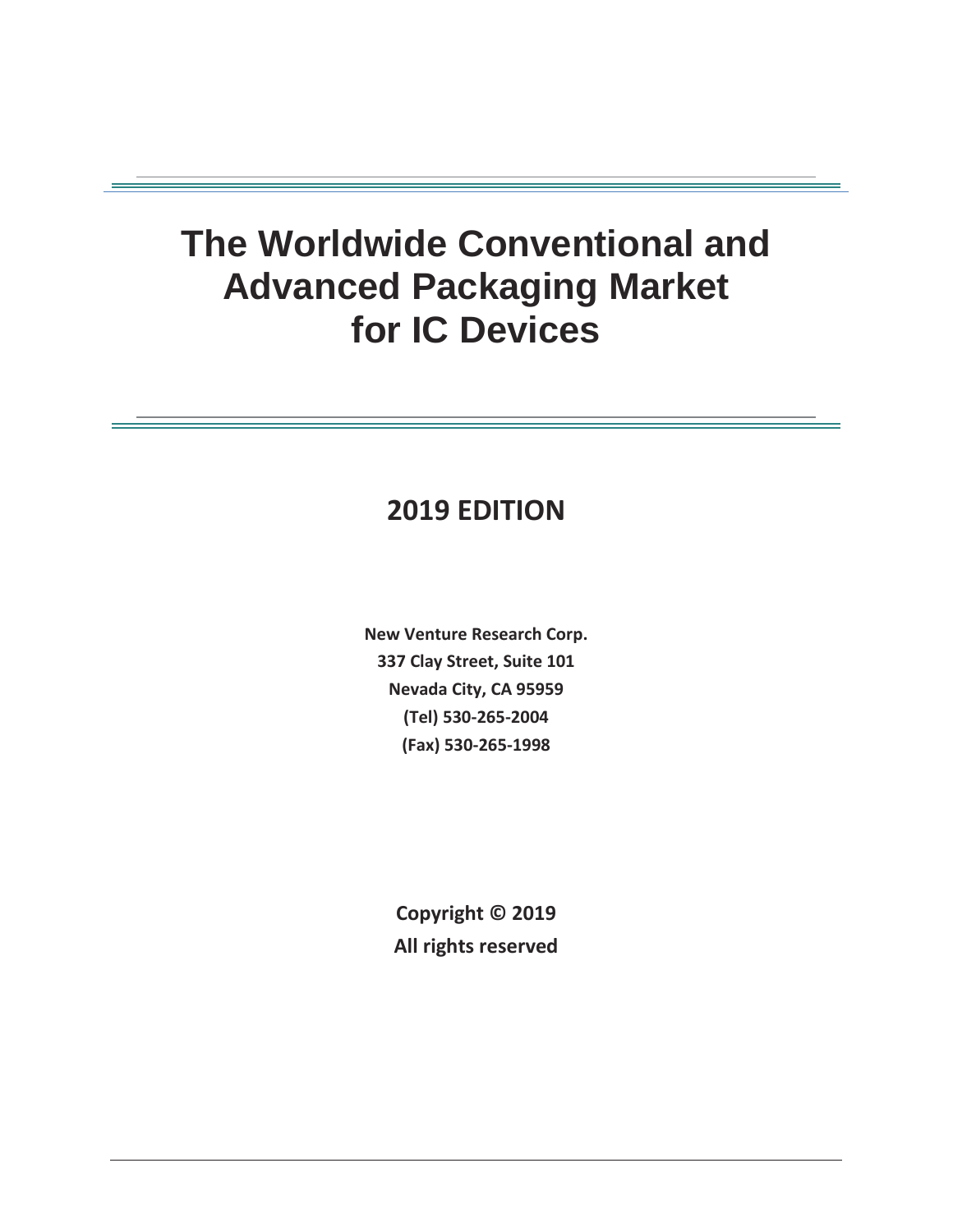#### **ABOUT THE AUTHOR**

**Jerry Watkins** is an independent senior analyst with more than 20 years of direct experience in the field of market research and consulting. He has worked for leading research companies such as Frost & Sullivan, Lucid Information Services, and NSI Research, both in management and as a writer. Mr. Watkins has authored many syndicated reports, previously in the telecommunications and office automation sectors and more recently in the semiconductor industry, writing on subjects that include IC packaging and merchant embedded computing. He holds two university degrees, including a B.A. in History and an M.A. in International Studies, but he feels that market research best fulfills his lifelong passion for inquiry into difficult subject matter and making it comprehensible to a wide audience. Mr. Watkins has lived and worked in Silicon Valley for most of his career.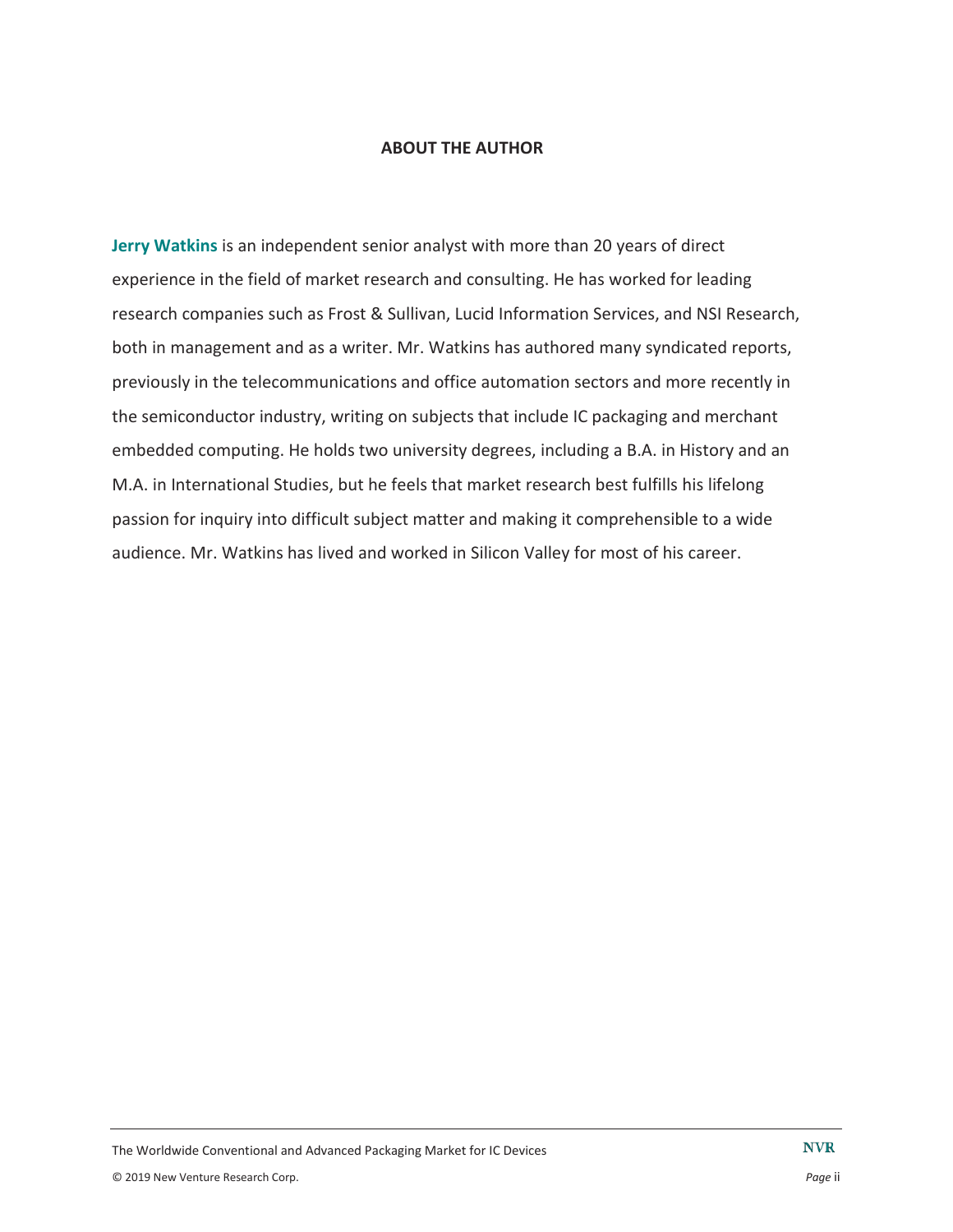### **ABOUT NEW VENTURE RESEARCH CORPORATION**

New Venture Research (NVR) was formed in 1988 to assist industry executives in their decision making. We began as an independent consultancy and have recently evolved into a publisher of off-the-shelf market research reports in key areas of the electronics industry. The reports are written by a team of staff analysts and independent consultants. We also offer consulting services when our clients need information not found in our reports.

The backbone of each report is based upon primary market research information. Our market information originates from direct interviews with vendors, users, and other industry participants. We use secondary research to test for reasonableness, technical backgrounds, and, in some cases, for top-level forecasts. We distill the research into coherent forecasts and recommendations.

We are dedicated to providing our customers with accurate reporting on our targeted markets. One of our reports can save our customers months or years of research. The reports enable executives to make decisions in a structured manner. Our customers tell us these reports are excellent tools for building consensus regarding their company's real market opportunities.

#### **NEW VENTURE RESEARCH**

337 Clay Street, Suite 101 Nevada City, California 95959

Tel: (530) 265-2004 • Fax: (530) 265-1998 www.newventureresearch.com

The Worldwide Conventional and Advanced Packaging Market for IC Devices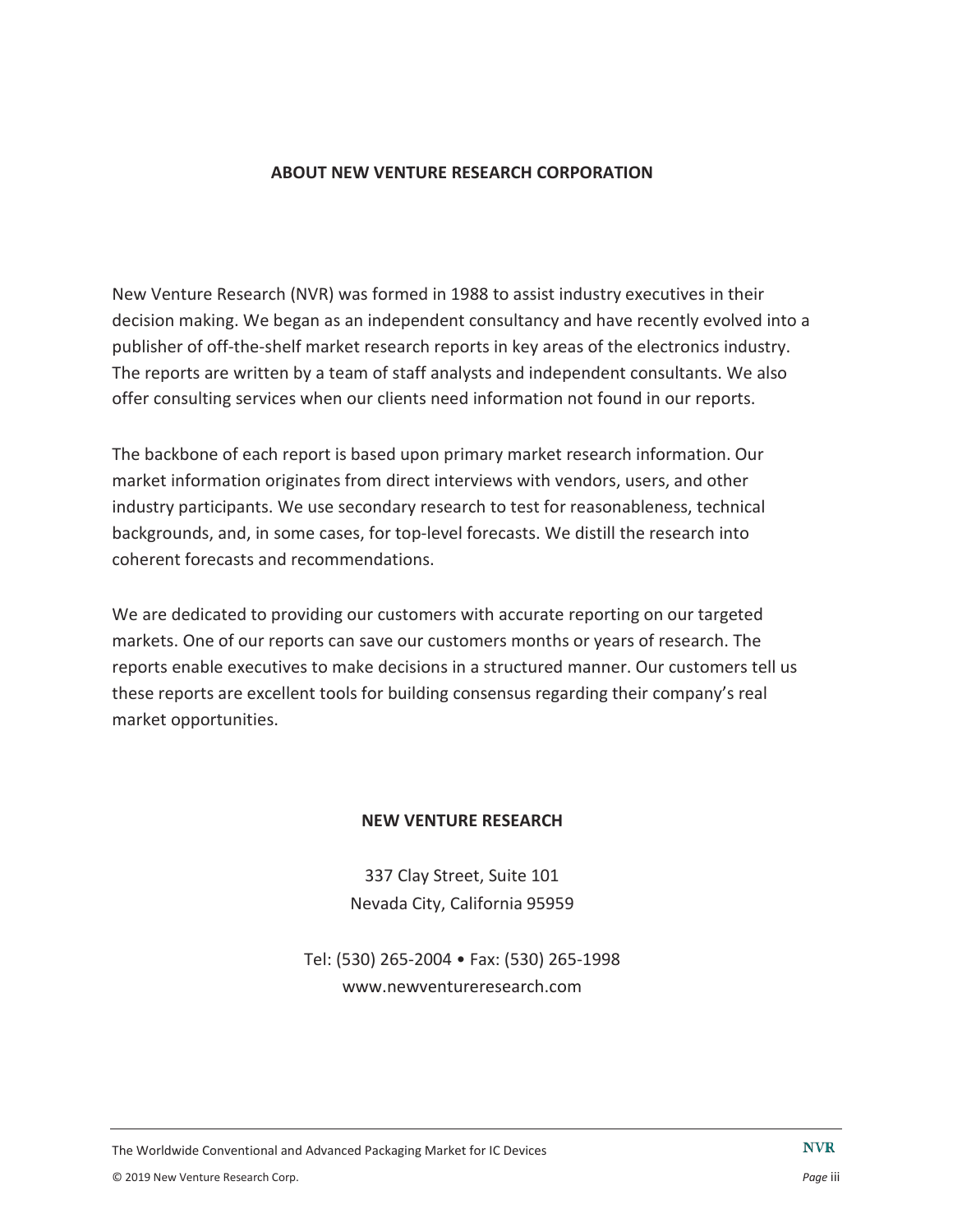### **DISCLAIMER**

The author and publisher have used their best efforts to assure the accuracy of the material used in preparing this report.

The author and publisher make no warranty of any kind, expressed or implied, with regard to the information contained in this report. The author and publisher shall not be liable in any event for incidental or consequential damages in connection with, or arising from, the information contained in this report.

Any reference to particular products or manufacturers to illustrate points made in this report should not be construed as an endorsement of said products or manufacturers.

The opinions contained herein are those of the author and are based upon published and unpublished information obtained from a variety of sources, telephone and personal interviews with industry participants, and many years of experience.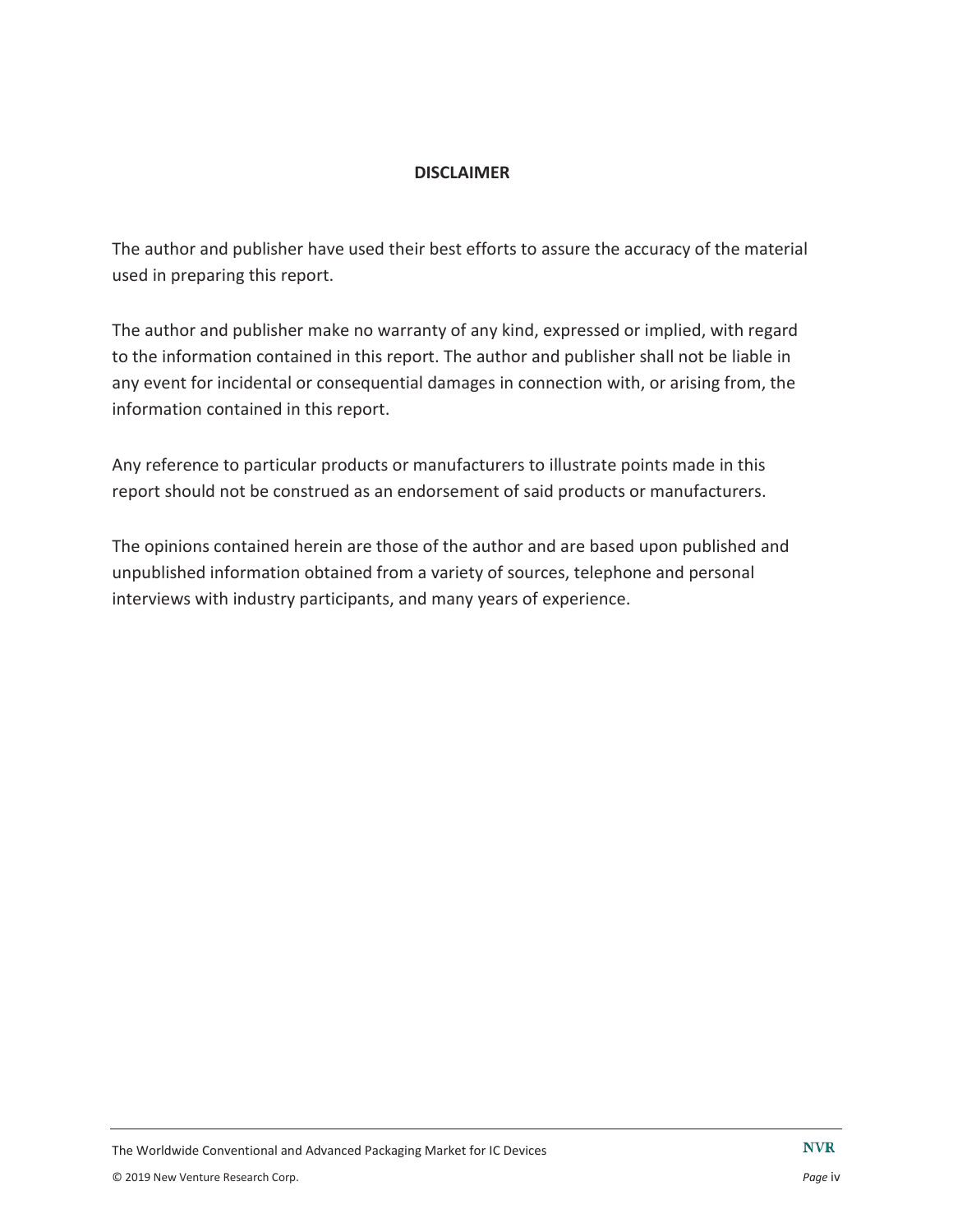### **SOFTWARE LICENSE AGREEMENT**

This report is provided in PDF electronic file format. For considerations received, New Venture Research Corp. (NVR) hereby licenses this electronic copy of the report as described in this License Agreement to "You" the corporate or individual licensee. This License Agreement applies to all electronic file copies of the report for which you have purchased or otherwise been granted a license by NVR. Any use of the electronic file copy of the report indicates your acceptance of these terms.

The report and all electronic copies thereof are protected by both United States copyright law and international treaty provisions. You may not distribute any portion of the report. Unless otherwise specified in your purchase agreement with NVR, the electronic file copy of the report may be freely moved from one computer location to another, but may not be used by more than one (1) person simultaneously.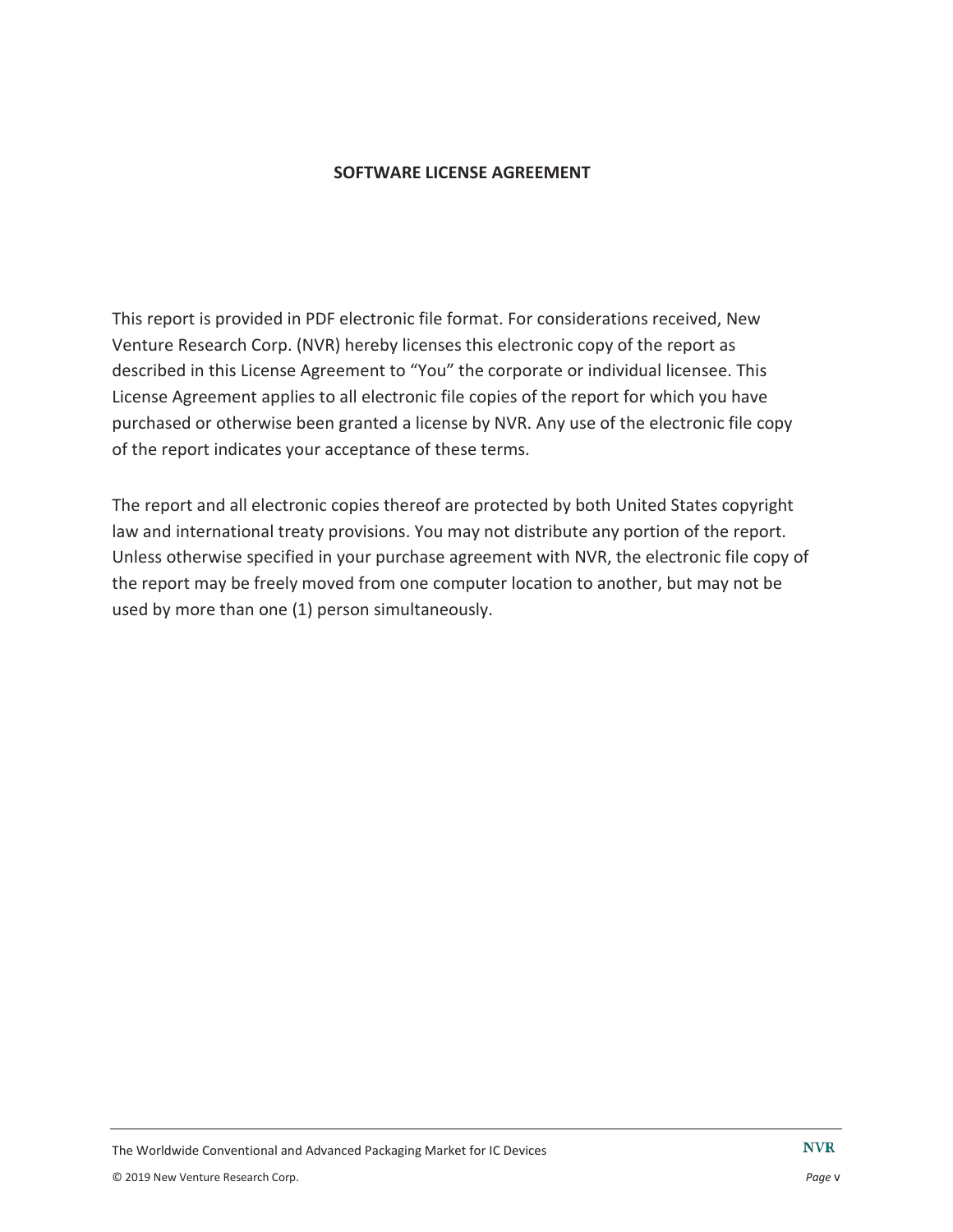# The Worldwide Conventional and Advanced **Packaging Market for IC Devices**

## **Table of Contents**

**NVR**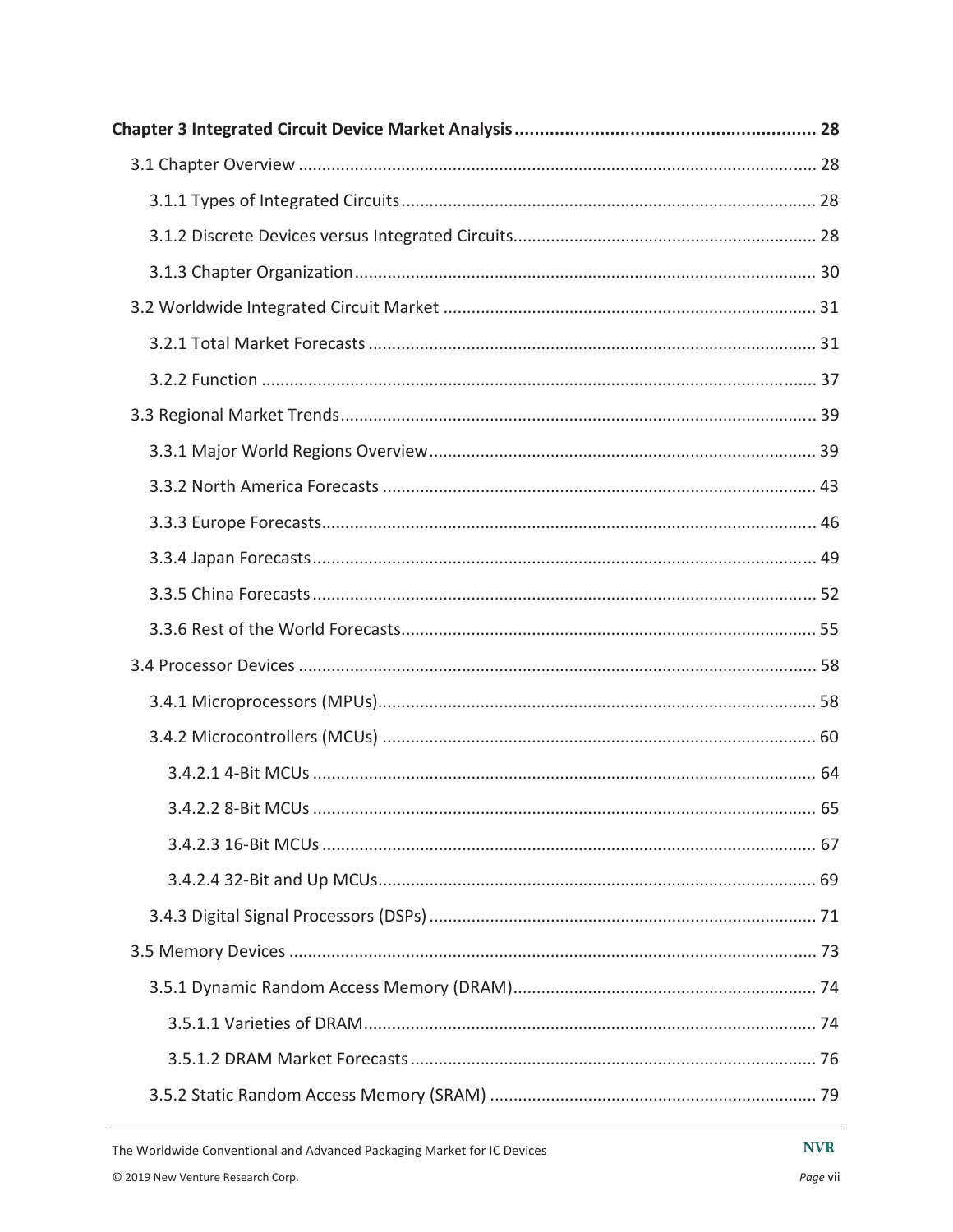| 3.5.4 Read-Only Memory (ROM)/Erasable Programmable ROM (EPROM)  84         |  |
|----------------------------------------------------------------------------|--|
| 3.5.5 Electrically Erasable Programmable ROM (EEPROM) and Other Memory  86 |  |
|                                                                            |  |
|                                                                            |  |
|                                                                            |  |
|                                                                            |  |
|                                                                            |  |
|                                                                            |  |
|                                                                            |  |
| 3.6.7 Special-Purpose Logic - Computers and Peripherals Applications  101  |  |
|                                                                            |  |
|                                                                            |  |
| 3.6.10 Special-Purpose Logic - Multipurpose and Other Applications  109    |  |
|                                                                            |  |
|                                                                            |  |
|                                                                            |  |
|                                                                            |  |
|                                                                            |  |
|                                                                            |  |
| 3.7.6 Application-Specific Analog Devices - Computers and Peripherals 125  |  |
|                                                                            |  |
|                                                                            |  |
| 3.7.9 Application-Specific Analog Devices - Industrial and Other  133      |  |
|                                                                            |  |
|                                                                            |  |
|                                                                            |  |
|                                                                            |  |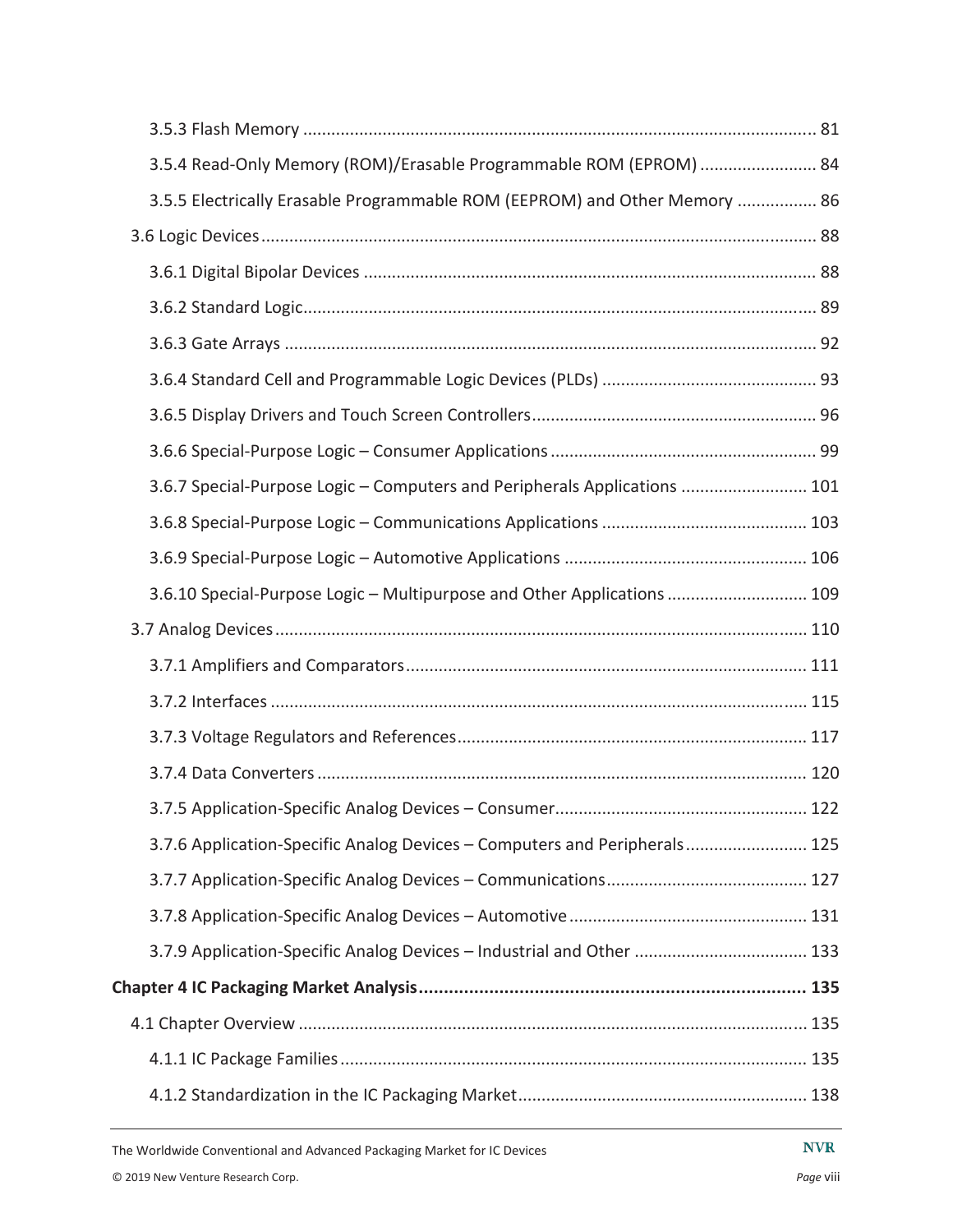| 4.3.6.1 Dual and Quad Flat Pack No-Lead Packaging Description 188 |
|-------------------------------------------------------------------|
|                                                                   |
|                                                                   |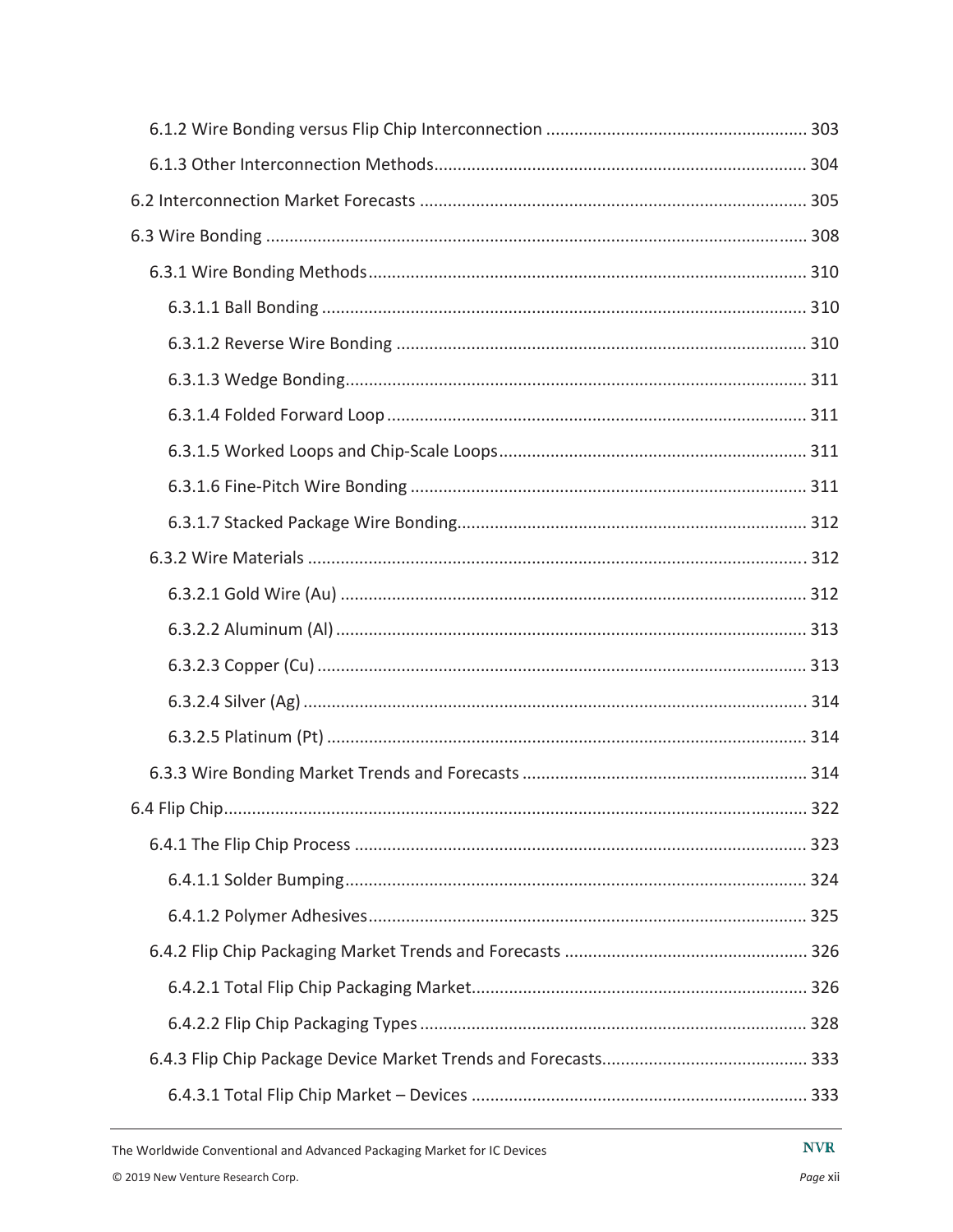| 6.4.3.9 Special-Purpose Logic - Communications Flip Chip Packages 349           |  |
|---------------------------------------------------------------------------------|--|
|                                                                                 |  |
| 6.4.3.11 Special-Purpose Logic - Multipurpose and Other Flip Chip Packages  354 |  |
|                                                                                 |  |
|                                                                                 |  |
|                                                                                 |  |
| 6.4.3.15 Application-Specific Analog - Computer Flip Chip Packages 362          |  |
| 6.4.3.16 Application-Specific Analog - Communications Flip Chip Packages  364   |  |
|                                                                                 |  |
|                                                                                 |  |
|                                                                                 |  |
|                                                                                 |  |
|                                                                                 |  |
|                                                                                 |  |
|                                                                                 |  |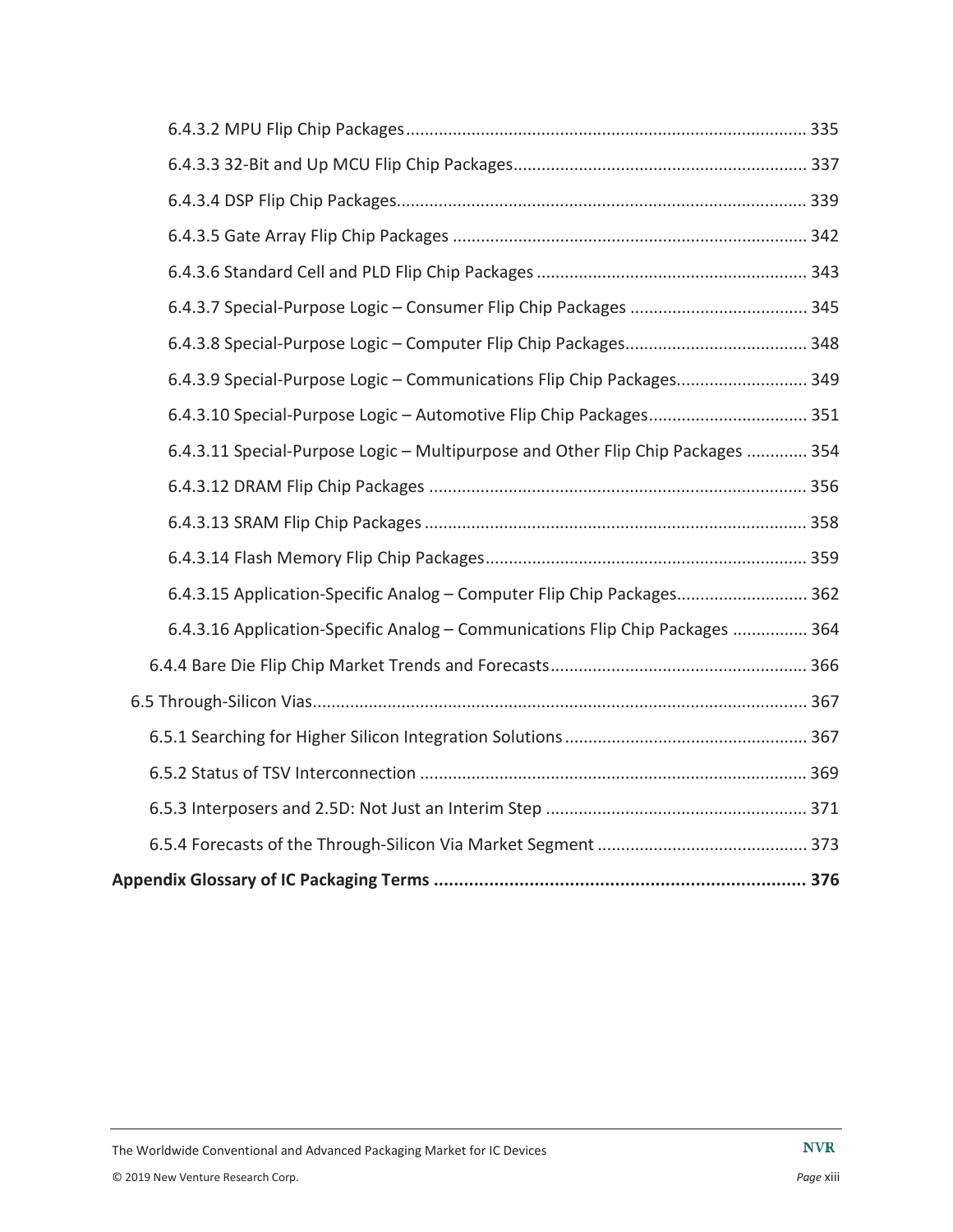# **Chapter 1 Introduction**

## **1.1 Report Overview**

This report, *The Worldwide Conventional and Advanced Packaging Market for IC Devices, 2019 Edition*, examines the global marketplace of integrated circuits (ICs) and the many packaging designs developed for ICs. Published by New Venture Research (NVR), this comprehensive report presents detailed analysis of a vast and vibrant market that exceeded \$388 billion in 2018. The nearly 400-page report provides insightful analysis of major market trends affecting the semiconductor industry, and presents dozens of tables and figures quantifying both the integrated circuit devices and IC packaging markets. Specifically, this report examines 30 separate IC device types and 44 IC packaging market segments, providing extensive and detailed quantitative analysis of annual revenues, unit shipments, and average pricing. Virtually every table presents historical data for 2018, and five-year forecasts from 2019 through 2023. In addition, numerous graphical figures provide an alternative perspective for understanding the underlying data.

In addition to this introductory chapter, a brief Executive Summary, and a glossary of terms appended at the end, the report is arranged into four chapters each focused on a different aspect of IC packaging. First (Chapter 3) is an in-depth analysis of the many types of integrated circuits being manufactured today. They are segmented according to their principal function, as follows:

- Processors: Microprocessors (MPUs), microcontrollers (MCUs), and digital signal processors (DSPs)
- Memory: DRAM, SRAM, flash, ROM and EPROM, and EEPROM/other
- Logic devices: Digital bipolar, standard logic, gate array, display drivers and touchscreen controllers, and standard cells and PLDs
- Special-purpose logic devices: Consumer, computer, communications, automotive, and multipurpose/other
- Analog devices: Amplifiers and comparators, interfaces, data converters, and voltage regulators and references
- Application-specific analog devices: Consumer, computer, communications, automotive, and industrial/other

The Worldwide Conventional and Advanced Packaging Market for IC Devices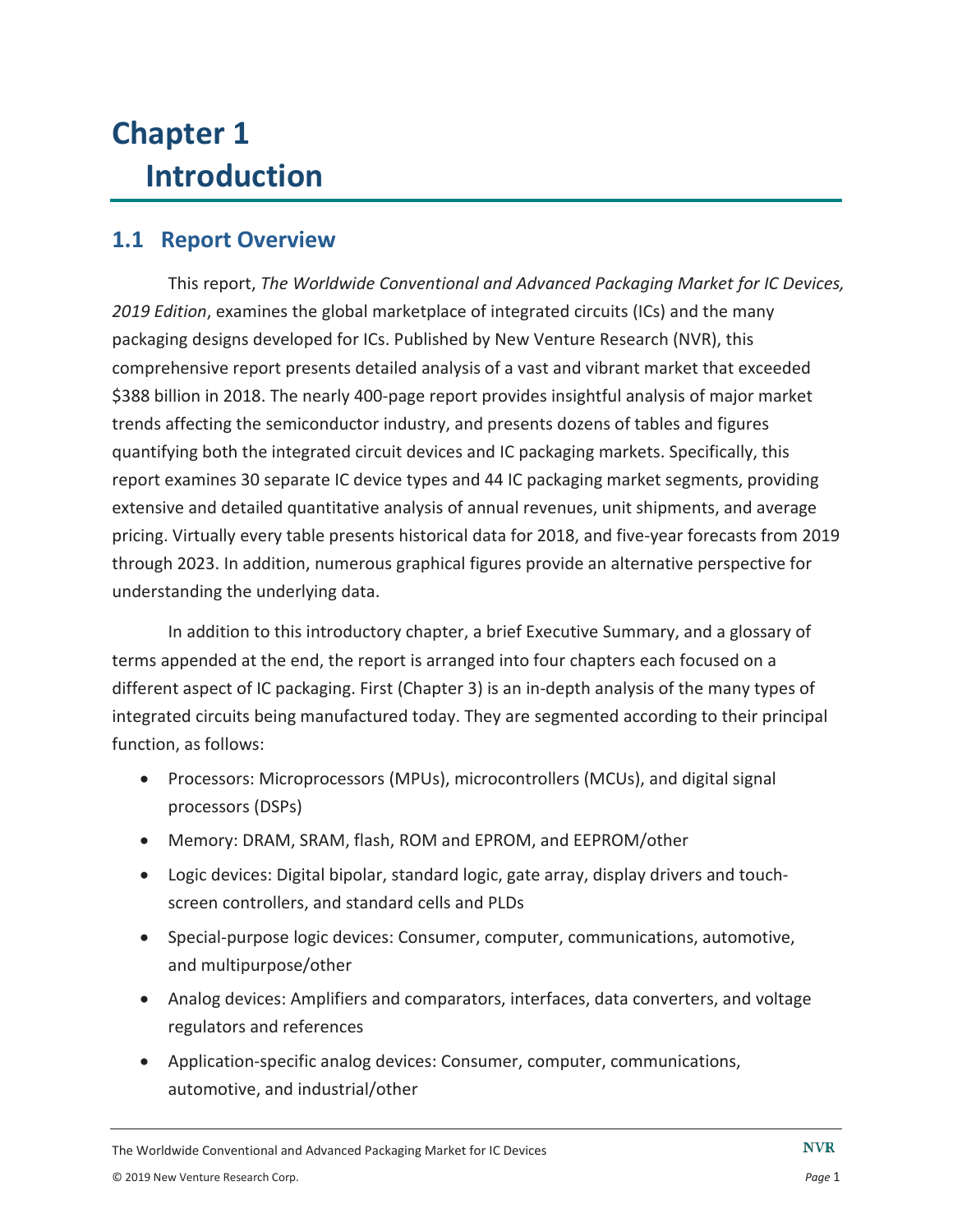Naturally, there is a total market-level analysis, as well as an examination of the data in terms of device function and of major world regions—North America, Europe, China, Japan, and the rest of the world (ROW). The bulk of the chapter provides a detailed discussion of each device type, and because the overall focus of this report is on IC packaging, tables show unit shipments and revenues of each IC device type in terms of the packaging type into which they are mounted.

Chapter 4 examines the worldwide IC packaging market and provides the data that lies at the foundation of most of the quantitative analysis throughout the report. Briefly, IC packaging market segments consist of fourteen major categories, each further delineated according to the number of package I/Os, ranging from three-pin connectors to packages with more than 2,500 solder balls arrayed across the package surface. The fourteen major IC packaging "families" are:

- Transistor outline packages (TOs)
- Dual in-line packages (DIPs)
- Small outline transistors (SOTs)
- Small outline packages (SOs)
- Thin small outline packages (TSOPs)
- $\bullet$  Chip carriers (CCs)
- Quad flat packs (QFPs)
- Dual flat pack no-lead packages (DFNs)
- Quad flat pack no-lead packages (QFNs)
- $\bullet$  Pin grid arrays (PGAs)
- Ball grid arrays (BGAs)
- Fine-pitch ball grid arrays (FBGAs)
- Wafer-level packages (WLPs)
- Direct chip attached ICs (DCAs)

Altogether, in more than 60 separate tables, we discuss the 44 separate IC packaging market segments, with tables quantifying the specific IC devices mounted in the packaging type.

However, a composite examination of the many packaging families does not come near to describing the entire IC packaging market, because in addition to these "conventional" packaging types, the industry has developed a range of "advanced" packaging solutions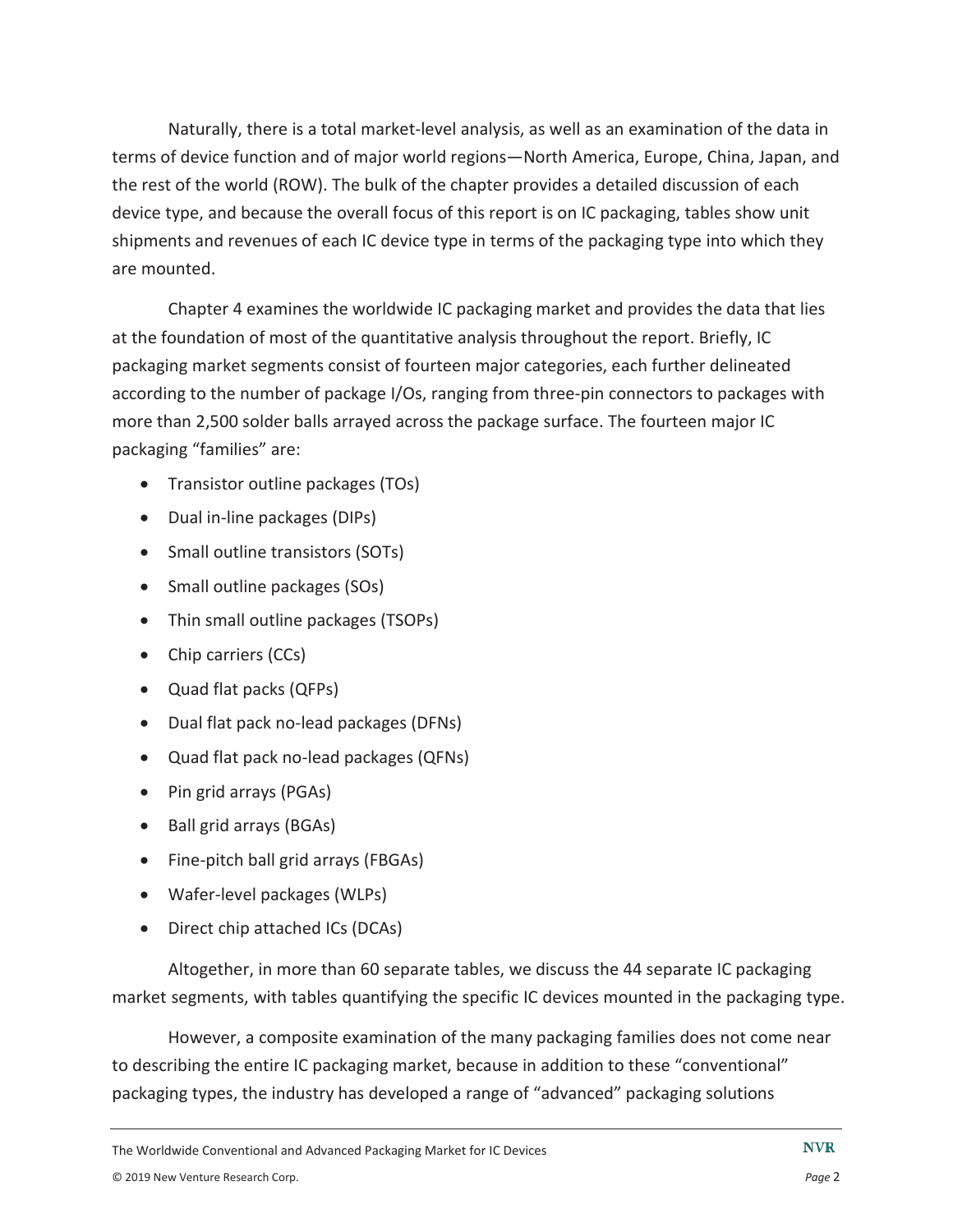designed to solve the many issues presented by modern electronics design. Chapter 5 of the report examines a significant subset of the worldwide IC packaging market in terms of these advanced packaging types, which consist of both single-chip packages and complex multichip packages. Specifically, the products and technologies covered in this chapter include:

- Fan-out wafer-level packages (FOWLPs)—This recent advancement provides a reliable means of expanding the number of leads or connections beyond the range of standard wafer-level packages and is one of the hottest markets in the semiconductor industry today.
- Multi-row quad flat pack no-lead packages (MRQFNs)—This packaging technique has given new life to the mature QFN market segment by enabling manufacturers to greatly expand the number of contacts beyond what conventional single-row QFNs are capable of supporting.
- Stacked IC packages—These packages combine multiple ICs of a given type in vertical stacks that are then packaged as a single chip. Specific market segments that are analyzed include thin small outline packages (TSOPs), fine-pitch ball grid arrays (FBGAs), quad flat pack no-lead packages (QFNs), and wafer-level packages (WLPs).
- System-in-package solutions—These packages combine not just stacks of one type of device, but a variety of active memory, logic, or analog devices, as well as passive components. Examples of these advanced packages are package-in-packages (PiPs), package-on-packages (PoPs), and multichip modules (MCMs).

Finally, Chapter 6 discusses the interconnection technologies used within individual packages that allow ICs to communicate with the systems in which they are embedded. Under examination in this chapter are the traditional wire bond technique, which has been in widespread use since the very beginnings of the semiconductor industry, as well as the more advanced flip chip interconnection upon which much of the modern advanced packaging industry is founded. The chapter provides extensive data for the specific IC device types and their relevant packaging types that utilize flip chip interconnection. In addition, the chapter provides an analysis of a fairly new interconnection technique called through-silicon via (TSV), which holds much promise for enabling further advancement into the 3D integration of IC packaging.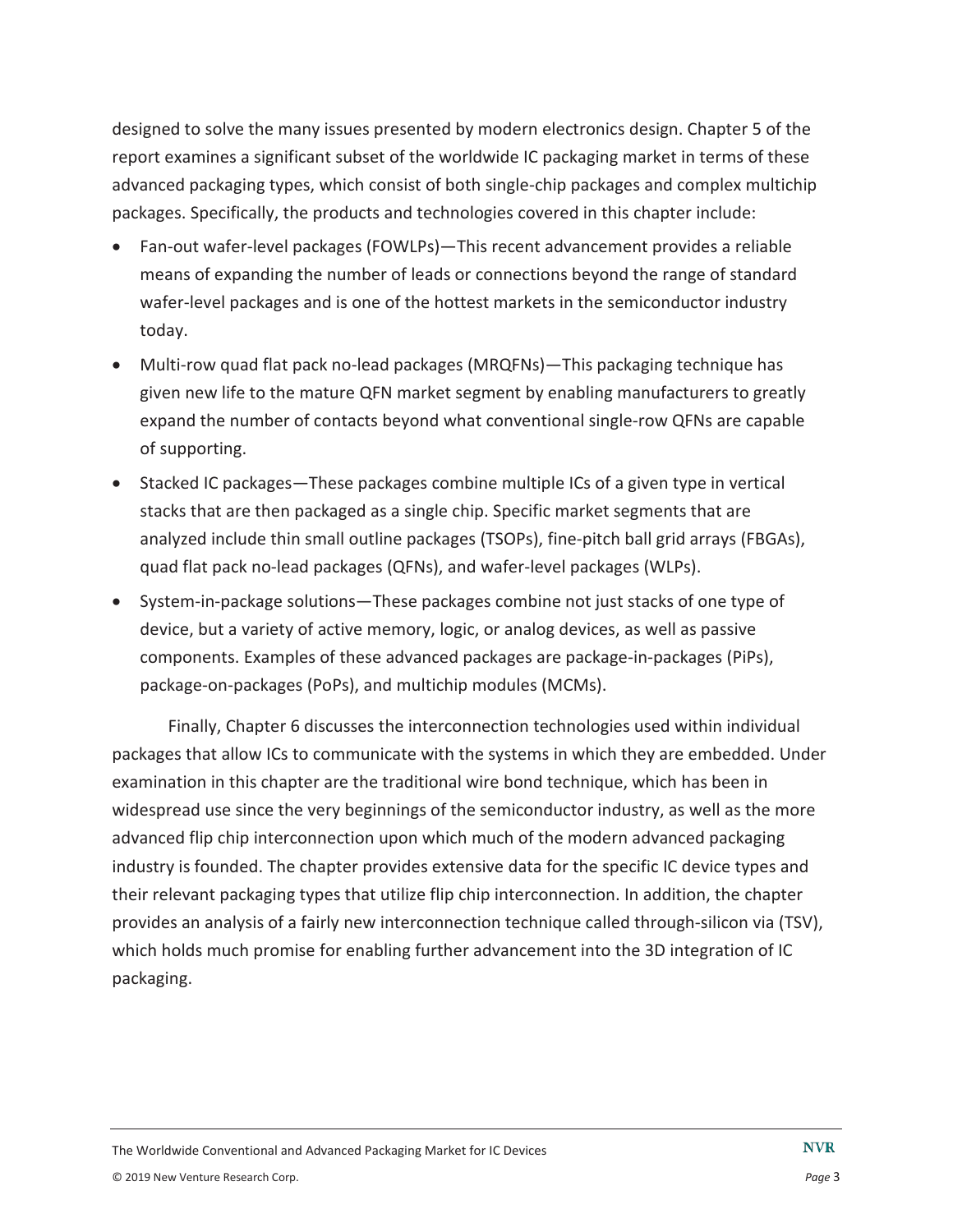## **1.2 Report Organization**

This report is organized into six chapters plus an Appendix:

- $\bullet$  Chapter 1 Introduction Outlines the scope and organization of the report.
- Chapter 2 Executive Summary Provides an overview of the worldwide IC packaging market and highlights of the various market segments covered in this report.
- Chapter 3 Integrated Circuit Device Market Analysis Defines and analyzes 30 IC device categories based on total worldwide, functional, and world regional market segments. Provides in-depth analysis of ICs in terms of the major IC packaging types, as well as the number of I/Os for each packaging type.
- Chapter 4 IC Packaging Market Analysis Defines and analyzes 14 IC packaging "families" with details focused on the number of I/Os in the package. Package I/O count is viewed in terms of six categories. Altogether, there are 44 distinct market segments covered, with each one referenced against the IC devices mounted in the various packaging types.
- Chapter 5 Advanced Packaging Markets Describes the market and technology trends in advanced IC packaging products, as follows:
	- Fan-out wafer-level packaging (FOWLPs)
	- Multi-row QFNs (MRQFNs)
	- Stacked packages, specifically stacked TSOPs, stacked FBGAs, stacked QFNs, and stacked WLPs
	- System-in-packages (SiPs), specifically package-on-packages (PoPs), packagein-packages (PiPs), multichip modules (MCMs), and stacked WLPs used within SiPs
- Chapter 6 Interconnection Technologies and Solutions Briefly describes the market and technology trends of wire bonding and the metals used with wire bonding. The major focus of the chapter is flip chip interconnection. Discussion covers the technology and major market trends for flip chip interconnection, with the market segmented by packaging types and IC devices used with flip chip. The final section of the chapter discusses through-silicon vias (TSVs).
- Appendix Glossary of IC Packaging Terms Provides acronyms and short definitions of various terms used in the semiconductor and the IC packaging industries.

The Worldwide Conventional and Advanced Packaging Market for IC Devices